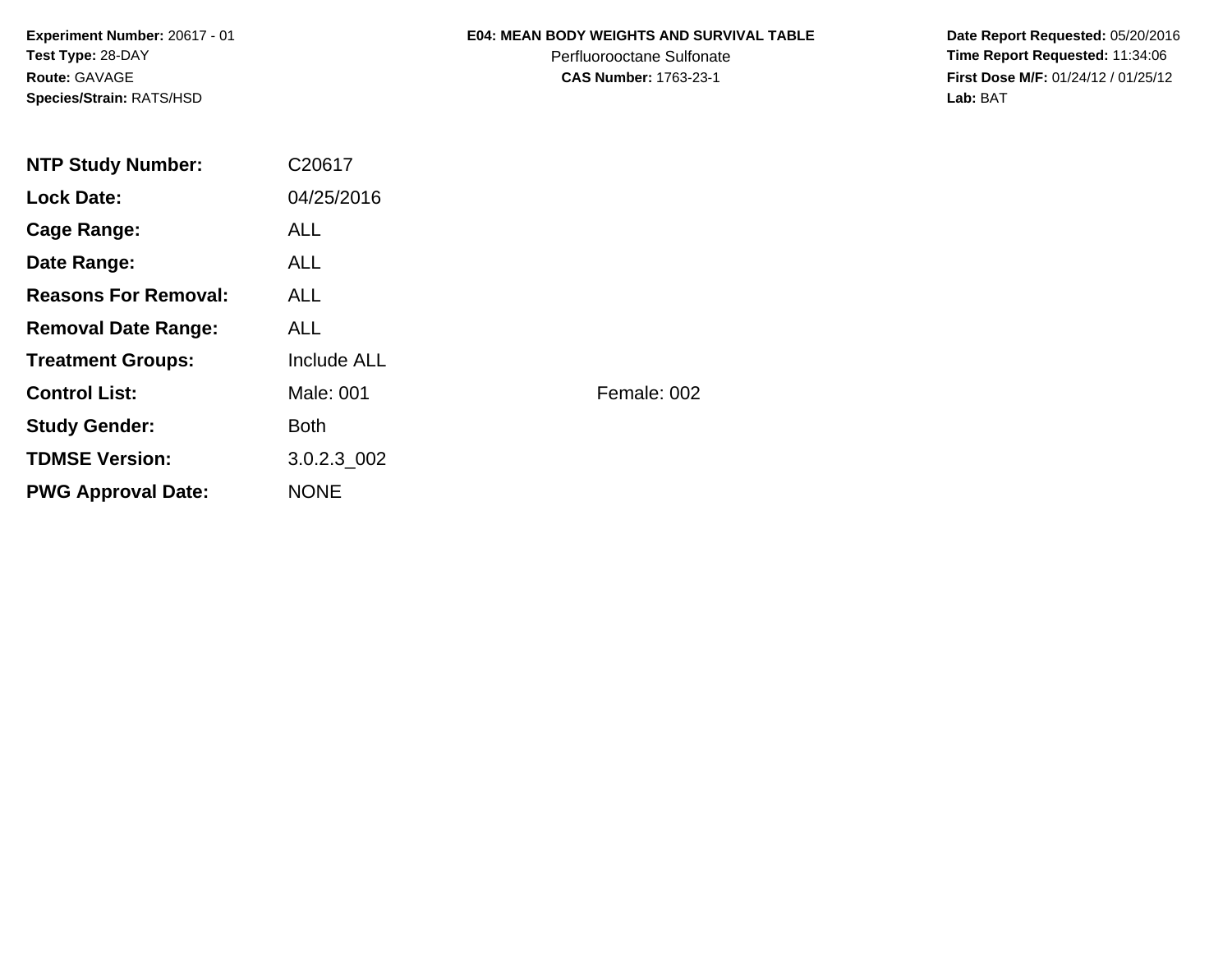**Experiment Number:** 20617 - 01**Test Type:** 28-DAY**Route:** GAVAGE**Species/Strain:** RATS/HSD

### **E04: MEAN BODY WEIGHTS AND SURVIVAL TABLE**

# Perfluorooctane Sulfonate<br>CAS Number: 1763-23-1

 **Date Report Requested:** 05/20/2016 **Time Report Requested:** 11:34:06 **First Dose M/F:** 01/24/12 / 01/25/12<br>**Lab:** BAT **Lab:** BAT

**MALE**

| <b>DAY</b>         |       | 0mg/kg/d M |       | .312mg/kg/d M          |    |             | .625mg/kg/d M   |    |       | 1.25mg/kg/d M          |    |       | 2.5mg/kg/d M    |    |       | 5mg/kg/d M             |    |
|--------------------|-------|------------|-------|------------------------|----|-------------|-----------------|----|-------|------------------------|----|-------|-----------------|----|-------|------------------------|----|
|                    | WT(G) | N          | WT(G) | %<br>OF<br><b>CNTL</b> | Ν  | WT(G)       | %<br>OF<br>CNTL | N. | WT(G) | %<br>OF<br><b>CNTL</b> | N  | WT(G) | %<br>OF<br>CNTL | Ν  | WT(G) | %<br>OF<br><b>CNTL</b> | N  |
|                    | 266.6 | 10         | 267.2 | 100.2                  | 10 | 266.2       | 99.9            | 10 | 266.9 | 100.1                  | 10 | 266.0 | 99.8            | 10 | 265.8 | 99.7                   | 10 |
| 8                  | 288.1 | 10         | 288.9 | 100.3                  | 10 | 288.5       | 100.1           | 10 | 284.5 | 98.8                   | 10 | 286.4 | 99.4            | 10 | 282.9 | 98.2                   | 10 |
| 15                 | 309.0 | 10         | 309.5 | 100.2                  | 10 | 308.1       | 99.7            | 10 | 302.8 | 98.0                   | 10 | 308.  | 99.7            | 10 | 295.8 | 95.7                   | 10 |
| 22                 | 325.9 | 10         | 325.  | 99.7                   | 10 | 323.3       | 99.2            | 10 | 319.2 | 97.9                   | 10 | 320.9 | 98.5            | 10 | 307.2 | 94.3                   | 10 |
| TERM<br><b>SAC</b> | 337.4 | 10         | 339.7 | 100.7                  | 10 | 338.0 100.2 |                 | 10 | 330.8 | 98.0                   | 10 | 332.6 | 98.6            | 10 | 309.3 | 91.7                   | 10 |

\*\*\* END OF MALE \*\*\*